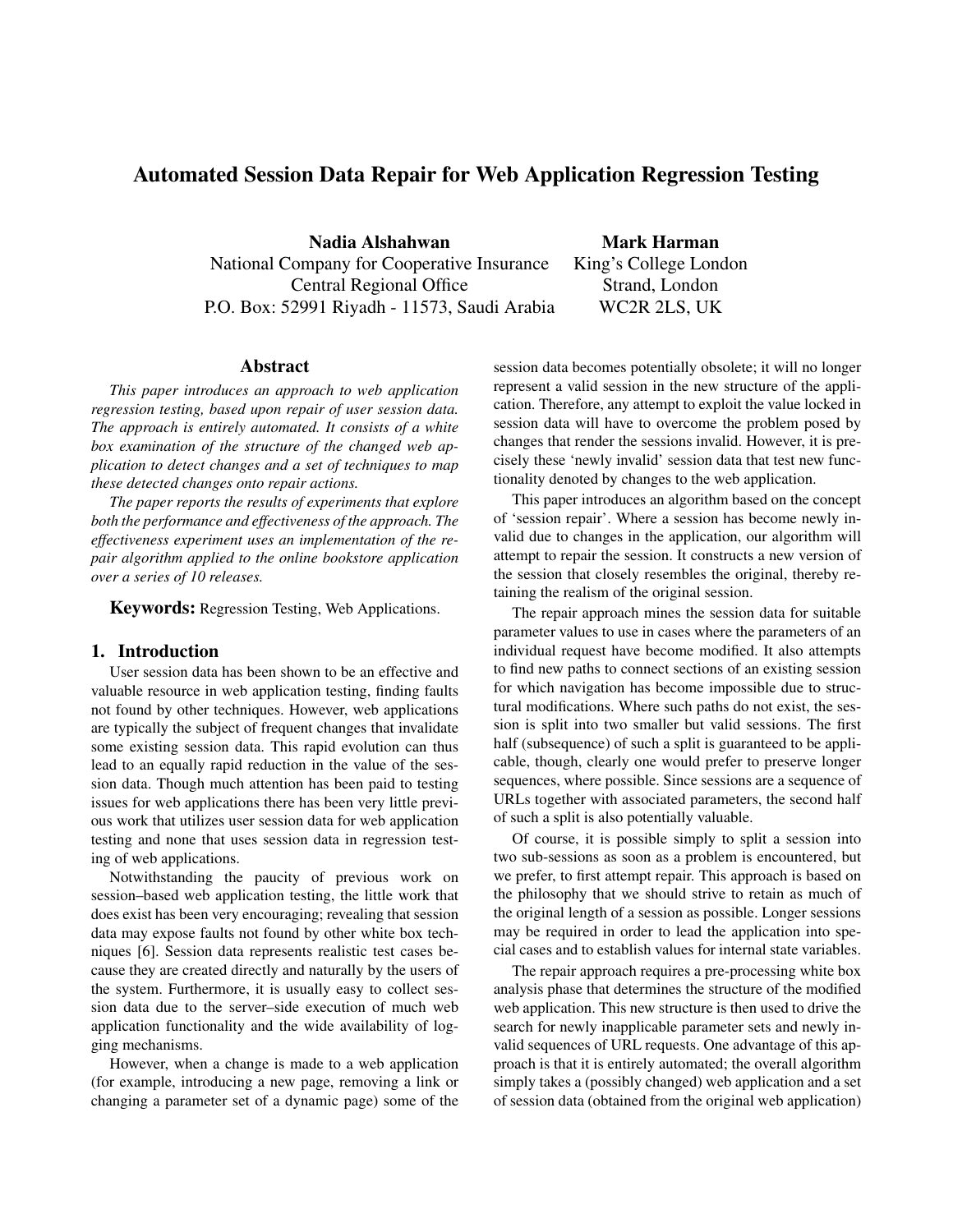and produces a repaired set of session data.

In order to assess the effectiveness of the approach, a controlled experiment was performed on a previously well studied web application: the online bookstore [6, 10, 11]. The bookstore was changed in response to a set of 10 user-requests for new functionality. These user–requested changes were used to produce a series of 'releases' of the application, to which an implementation of the repair algorithm was applied. The results show that the approach can produce substantial improvements in regression testing effectiveness by increasing the amount of session data which can be re–used in regression testing. The approach also remains effective in the presence of significant numbers of changes without the re–collection of updated session data. The primary contributions of this paper are:

#### 1. Algorithm

The paper introduces an algorithm for regression testing based on session data repair. This algorithm represents the first session–based approach to web application regression testing.

#### 2. Effectiveness Study

The paper presents the results of a controlled experiment into the effectiveness of the approach when applied to 10 versions of an online bookshop. The results indicate that the approach is effective at recovering the value in session data that would otherwise be lost when the web application changes.

Without repair, about one third of the sessions would have been unusable in regression testing. The repair approach is not only able to retain these, but in the majority of cases it does so without recourse to session splitting, thereby retaining the value of the original session as a longer sequence of realistic and potentially complex transactions.

#### 3. Scalability Study

The paper also presents results concerning the scalability of the approach, indicating that the performance of the algorithm will allow it to be used even in demanding scenarios such as those where daily regression testing is required.

The rest of the paper is organized as follows: Section 2 presents the algorithm for repair. Sections 3 and 4 describe the controlled experiment and the results obtained from it using a prototype session repair tool that implements the algorithm, whilst Section 5 considers the threats to the validity of the findings. Section 6 presents related work and Section 7 concludes.

#### 2. The Repair Algorithm

Our overall approach is based on two phases: an analysis phase that identifies the changes made to the original version of the application and a manipulation phase that repairs the sessions rendered invalid by these changes. The overall algorithm is set out in Figure 1. Steps 1,2 and 3 form the analysis phase of the overall approach, whilst Step 4 performs the manipulation phase that implements the necessary repair actions.

Step 1 is an initialization phase in which three data structures used by the algorithm are constructed from a set of session data. The variable  $SL$  is a list of sessions. Each session is a sequence of node–edge pairs, recording the pages (nodes) visited and the edges (links) followed in order to move from one node to the next. The variable  $PLT$  is a Parameter Look up Table; a database relation that allows parameters used in a dynamic page to be indexed by their page identifier and vice versa. The variable  $PL$  is simply a list of page identifiers used in the web application (essentially a node set).

When all else fails and no suitable parameter can be found in  $PLT$ , an appropriate value has to be 'invented'. In order to allow values to be invented for parameters that are not enumeration types, a Constant Value Table, CVT is constructed. This table provides a valid entry for unbounded variable types (such as strings) that cannot be given a random enumerated value. Our experience is that such values are seldom used to determine page navigation. Rather, navigation parameters are typically offered to the users as a choice from a set of possibilities, thereby ensuring valid input.

Step 2 constructs the graph structure of the modified web application as a set of nodes (pages) and edges (links). This phase is essentially a white box analysis phase.

If a web FORM is encountered for which the input parameters are identical to those in the original web application, then the original parameters are copied into the spider to allow it to continue navigation. If there is a changed set of parameters, our approach is to check to see if there exist other pages in the original web application that have the same parameter identifiers. Since the new application is a 'version' of the old one, it seems reasonable to recoup and reuse such values. In the worst case, where an entirely fresh parameter has been introduced, which has hitherto not been used elsewhere in the old version of the application, we invent a value for this parameter. Where the parameter has an enumerate type value, for example, a menu, check box or radio button, we simply generate a valid random value. Where the parameter type is unbounded (for example a string) we look up a suitable pre–determined value from the Constant Value Table CVT.

The re–used and invented parameters play an important role in the subsequent repair phase which occurs in Step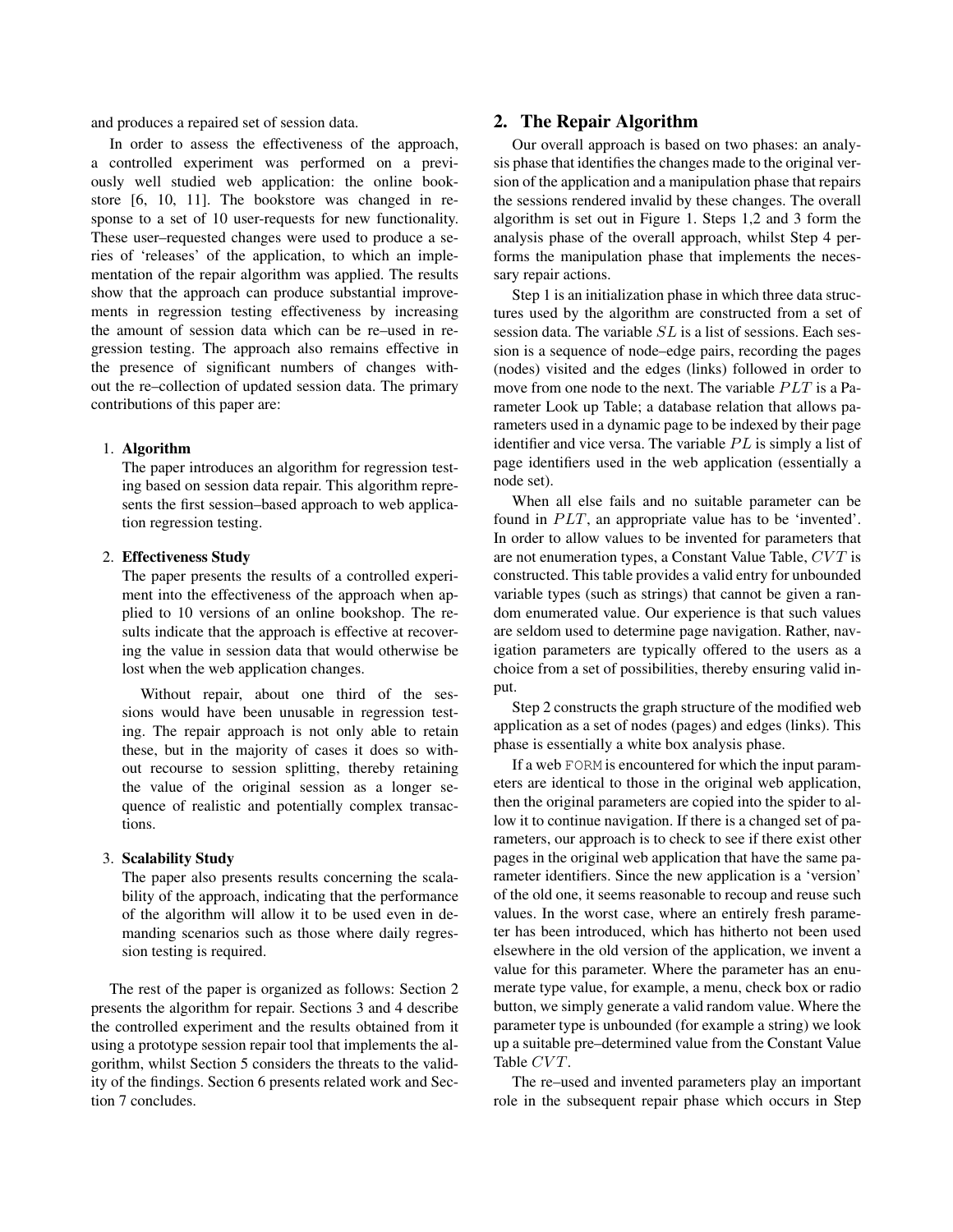4. They form the new values for changed and freshly introduced parameters that are inserted into the session data. This allows for re-navigation to reconstruct links that have become newly invalid due to web application evolution.

Step 3 is an enabling step for the repair phase that follows. It constructs the set of linearly independent paths from the graph–based data structure constructed in Step 2. The set of linearly independent paths is a set of paths such that each member of the set contains an edge that is not found in any other member of the set. Strictly speaking, the step is not necessary; it is possible to construct the paths required by Step 4 directly from the graph produced in Step 2. However, since repeated paths must be generated in Step 4, it is often more convenient to have sequences of valid paths pre-stored.

Importantly, each edge is contained in precisely one path and all edges are contained in one or other path. This allows the repair phase to construct a valid sequence of steps to move from one page to another in the new version of the web application. The final phase implements the repair actions for three kinds of newly invalid link. The repair algorithm is at the heart of the approach and it is now described in more detail.

In order to perform repair, two kinds of task have to be accomplished:

1. Individual URL Repair. An individual URL may no longer use the same parameter. Each such individual URL request must be repaired to give meaningful values to any parameters newly introduced.

2. Sequence Repair. Each session may no longer correspond to a valid sequence of URL requests in the new version of the application. Sequences of URLs from the existing session database may contain nodes and edges that no longer exist in the new version of the application. Where possible, these sequences should be repaired to give valid (and hopefully realistic) sessions for the new version of the application. Where it is not possible to build a valid sequence from an existing session, the session may be decomposed into smaller valid sequences of URL requests. This may allow some of its original value to be retained.

Consider a URL in the session data (old) and a corresponding URL in the new version of the web application (new). Two steps must be performed: First, any parameters in  $old$  no longer required by  $new$  must be removed. Second, any parameters required by new but no longer present in old must be created to result in a request that is both valid and hopefully, realistic. Here 'realism' is a property that must come from the implicit domain knowledge trapped in the existing session data, since this is the only resource that we can reliably assume will be available for this purpose.

Turning from repair of individual URLs to the repair of entire sequences of URL requests, three classes of sequence repair are considered:-



**Figure 2. An Illustration of Edge Deletion Repair. If the link from node 4 to node 5 is removed, but the nodes remain, then a new path must be found to navigate from node 4 to node 5.**

1. Edge Deletion. A link (edge) between two pages is removed, but the two pages remain. In this situation, a new path must be found from the source page to the target page that is valid in the new version of the application. This situation is illustrated in Figure 2.

2. Node Deletion. A page (node) could be deleted from the web application so that any link to this page becomes invalid in the session data. In this situation, it is possible to link the old source page to the next–but–one page in the old session data (so long as the next–but–one page has not also been deleted). This can be achieved by attempting to find a path from the old source page to the old target of the target page. The situation is illustrated in Figure 3. Of course, this process could be repeated for arbitrarily long sequences of deleted pages, but we are likely to receive diminishing returns; a long sequence of deleted pages may indicate a significant shift in functionality. Therefore, we have taken the view in this paper, that we shall stop attempting such repair when two or more pages in sequence are missing.

3. Default: Neither of the above applies. It can happen that a sequence of two or more pages are deleted, or that only a single edge or page is deleted, but it is not possible to find a path between the original source and the original target (or target of the target) node. In this 'catch all' situation, we adopt a 'damage limitation' approach, in which the original session is split into two sessions at the point at which the problem occurs.

Each session can then be recursively repaired according to the overall approach. The situation is illustrated in Figure 4. This default approach facilitates some degree of reuse. It loses the value that accrues from continuing testing along an extended sequence of URL requests.

## 3. Experimental Set Up

A prototype regression testing tool was implemented to allow experimentation with the algorithm introduced in Figure 1. The current version of the tool does not implement edge repair (these are currently handled with the default session repair action of session splitting).

Step 1 is achieved using a standard relational database implementation with session data are loaded from an XML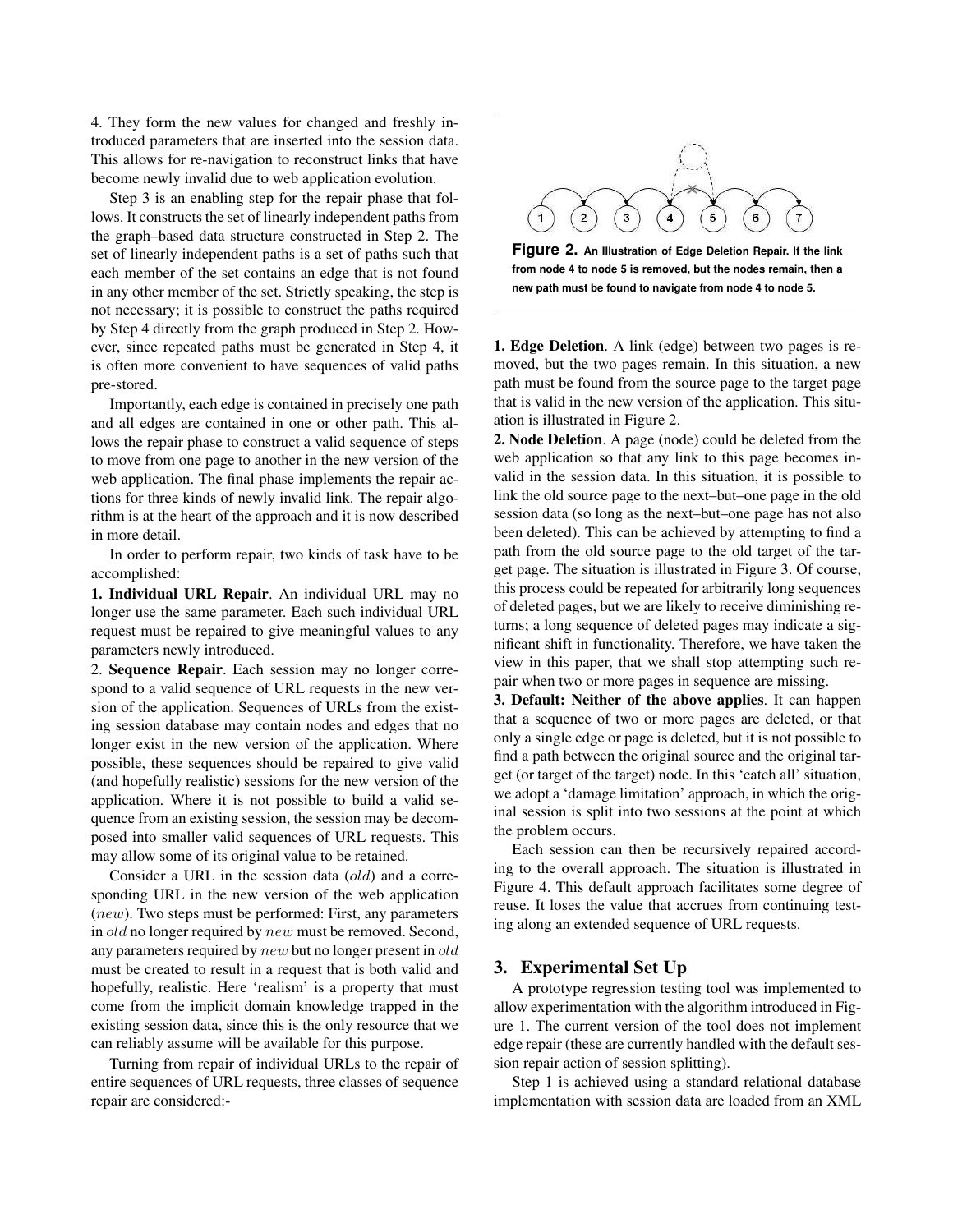Step 1: Upload Original Session Data Step 1.1: Construct Session List, SL Step 1.2: Construct Parameter Lookup Table, PLT Step 1.3: Load PageList, PL Step 1.4: Set up predetermined Constant Value Table,  $CVT$ Step 2: Spider Modified Web Application Perform a traversal of the web application's structure, starting at the home page. Record each edge (link) in  $EdgeList$  and each node (page) in  $NodeList$ . Construct a graph data structure, G, to represent the connectivity of the nodes in the modified application. For dynamic node,  $n$ , (a page of the modified application) visited, if  $n$  Isln  $PL$ then look up parameter list in  $PLT$ if parameters unchanged in modified page  $n$ then use parameters from  $PLT$ else if enumeration type parameter then use random value in range else use constant value from  $CVT$ else if parameter used by some other existing page in  $PLT$ then use parameter value from  $PLT$ else if enumeration type parameter then use random value in range else use constant value from  $CVT$ Step 3: Identify Independent Paths in Modified Web Application set  $WorkList$  to the set of all edges in  $EdgeList$ set IndependentPathList to Empty while not  $Empty(WorkList)$ do set Path to the singleton list that consists of an arbitrary edge in  $WorkList$ , removing this edge from  $WorkList$ while there exists succ in Successors(Last( $Path$ ),  $G$ ) such that succ IsIn  $WorkList$ do Append succ to end of  $Path$  od Add Path to IndependentPathList od Step 4: Repair Session Data set  $WorkList$  to the set of sessions in  $SL$ while not  $Empty(WorkList)$ do set s to arbitrary session in  $WorkList$ , removing s from  $WorkList$ set  $RepairedSession$  to singleton containing  $Head(s)$ while not  $IsEmpty(Tail(s))$ **do** set *e* to the edge connecting *n* to Head(Tail(s)) if  $e$  Isln  $EdgeList$ then */\* No action required \*/* else */\* Repair required \*/* if  $Head(Tail(s))$  IsIn  $NodeList$ then set  $\pi$  to FindPath(Head(s), Head(Tail(s)), G) set Append  $\pi$  to end of  $RepairedSession$ else if Head(Tail(Tail(s))) IsIn  $NodeList$ then set  $\pi$  to FindPath(Head(s), Head(Head(Tail(s))), G) set Append  $\pi$  to end of  $RepairedSession$ else */\* Split session into two \*/* Append singleton containing  $Head(s)$  to end of  $RepairedSession$ Add Tail(s) to  $WorkList$  *the remainder of the session is repaired too*  $*/$ exit */\* leave the while loop \*/* od Replace s with RepairedSession od

**Figure 1. The Repair–Based Algorithm. The functions Head, Last, Tail, Append, Empty, IsEmpty and IsIn standard list processing functions. The function Successors, takes an edge,** e **and and graph,** g **returns the set of successors of the node upon which** e **is incident in** g**.** FindPath( $n_1, n_2, G$ ) attempts to find a path from  $n_1$  to  $n_2$  in  $G$ . If such a path cannot be found then the function returns an 'abort' value and this **causes this attempt at repair to fail, following instead, the default (split session) case.**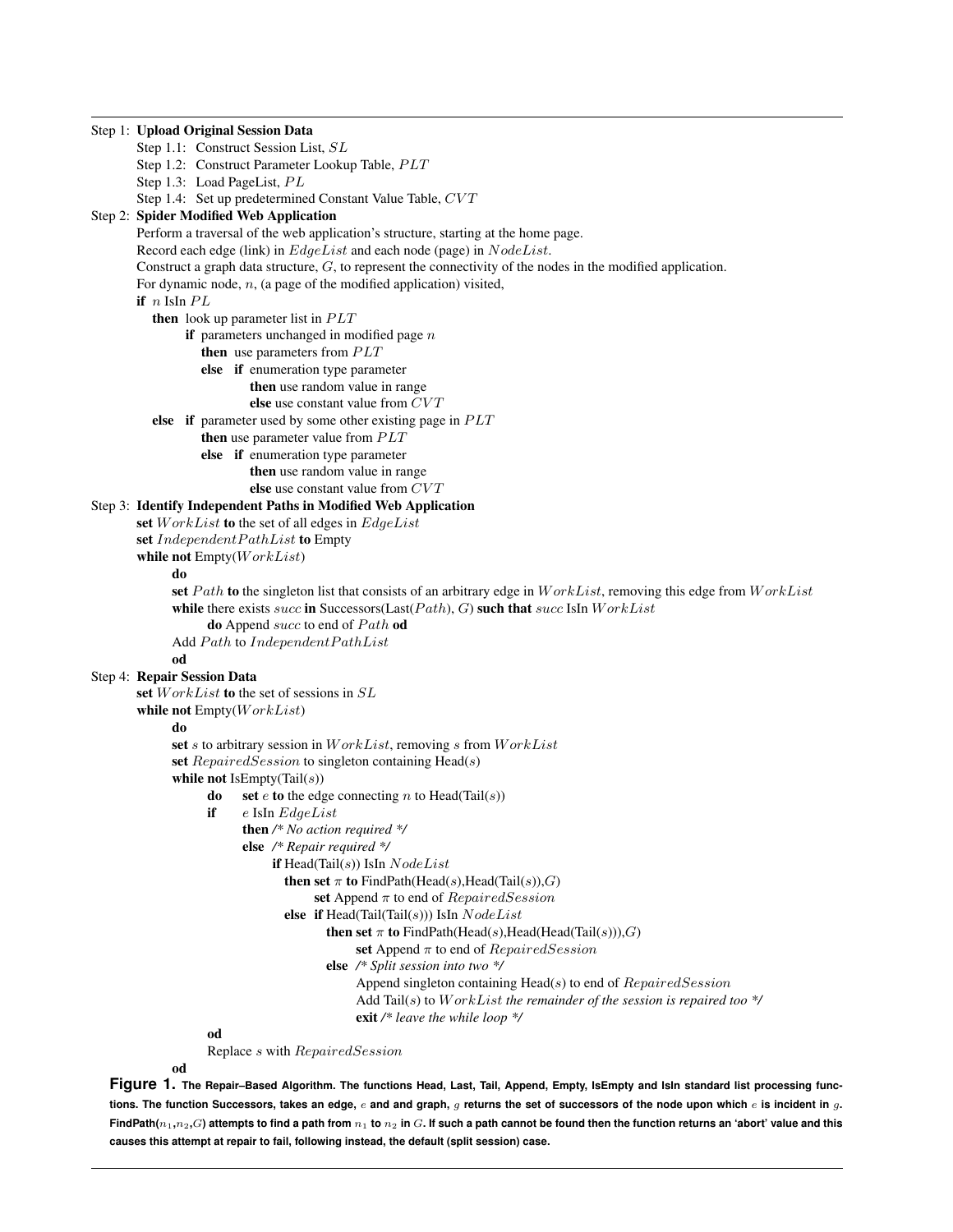

**Figure 3. An Illustration of Node Deletion Repair. If a page (node 5 in this case) should be removed, then a new path must be found to navigate from its predecessor to its successor.**



**Figure 4. An Illustration of the Default Repair Operation: When no path in the new structure can be found to navigate from node 4 to node 5, then the old session is split into two sub– sequences to which the repair algorithm is recursively applied.**

session log. Step 2 is implemented using a version of the popular web-spidering tool, JSpider, tailored to handled forms and dynamic pages in the manner described in Figure 1. Steps 3 and 4 from Figure 1 are implementation components constructed specifically for the regression session repair tool.

The evaluation of the approach is concerned with two aspects of the approach corresponding to two research questions we seek to answer:

#### 1. RQ1: How effective is the approach?

The effectiveness of the approach is measured by considering the percentage of user session data that was reused over a series of changed versions of the application. For comparison (and as a measure of the level of change from version–to–version) the reusable percentage using the repair algorithm is compared to the percentage of session data that would have been reusable were no repair to have been applied.

# 2. RQ2: Is the approach sufficiently computationally cheap to be applicable?

In order to be applicable, it must be possible to perform the entire repair process in a period of time that is commensurate with the time allocated to all other regression testing activities. The approach may be required in situations where web applications are changing on an almost daily basis, requiring a nightly buildand-test approach to regression testing. In such a scenario, the tool must be able to scale to large web applications with performance measured in minutes.

The theoretical algorithmic performance of the approach is clearly determined by the size of both the web application and the session data base. However, it is theoretically linear in both the number of edges in the web application and the number of sessions on the session data base, and so it *should* be scalable to larger systems. In order to give these theoretical observations some practical interpretation, data will be presented for the run–time performance of our prototype implementation. It should be remembered that this is a prototype and that an industrial strength version might reasonably be expected to achieve an order of magnitude improvement in performance. However, real world regression testing problems may also be an order of magnitude larger than those studied here.

Our main focus for experimentation is RQ1, since we are concerned to investigate the way in which the regression testing effort (using repair) degrades over successive releases of the system, when compared to a regression testing effort which does not use repair. The experiment was conducted in the following manner:

# Web Application Selection

A relatively simple but realistic web application was chosen for the study. The application, an online bookstore, is one used by other researchers working on Web Application Testing [3, 6, 10, 11] and is available from www.gotocode.com. The Web application provides the customer with the ability to register, login, search, browse, purchase books and to use a simple 'virtual shopping cart'. The application also has an 'administrative user' feature with different levels of privilege to regular users. The bookstore web application was not altered in any way. Initially, there were 22 books in the book database.

#### Session Collection

The site was set up on an Apache Tomcat server, with a session logging tool. A group of 14 participants was invited to use the original version of the web application and the session data they created through this use was stored as the initial session data. The participants were asked to explore the site and to attempt to use all of its features, but they were given no other specific directions on how the site should be used. None of the participants were taught about the structure of the web application, the nature of the experiment nor the details of the algorithms for repair. The participants were given neither reward nor tasks to perform on the web application, so that their use would be as unconstrained as possible. The participants were also uncon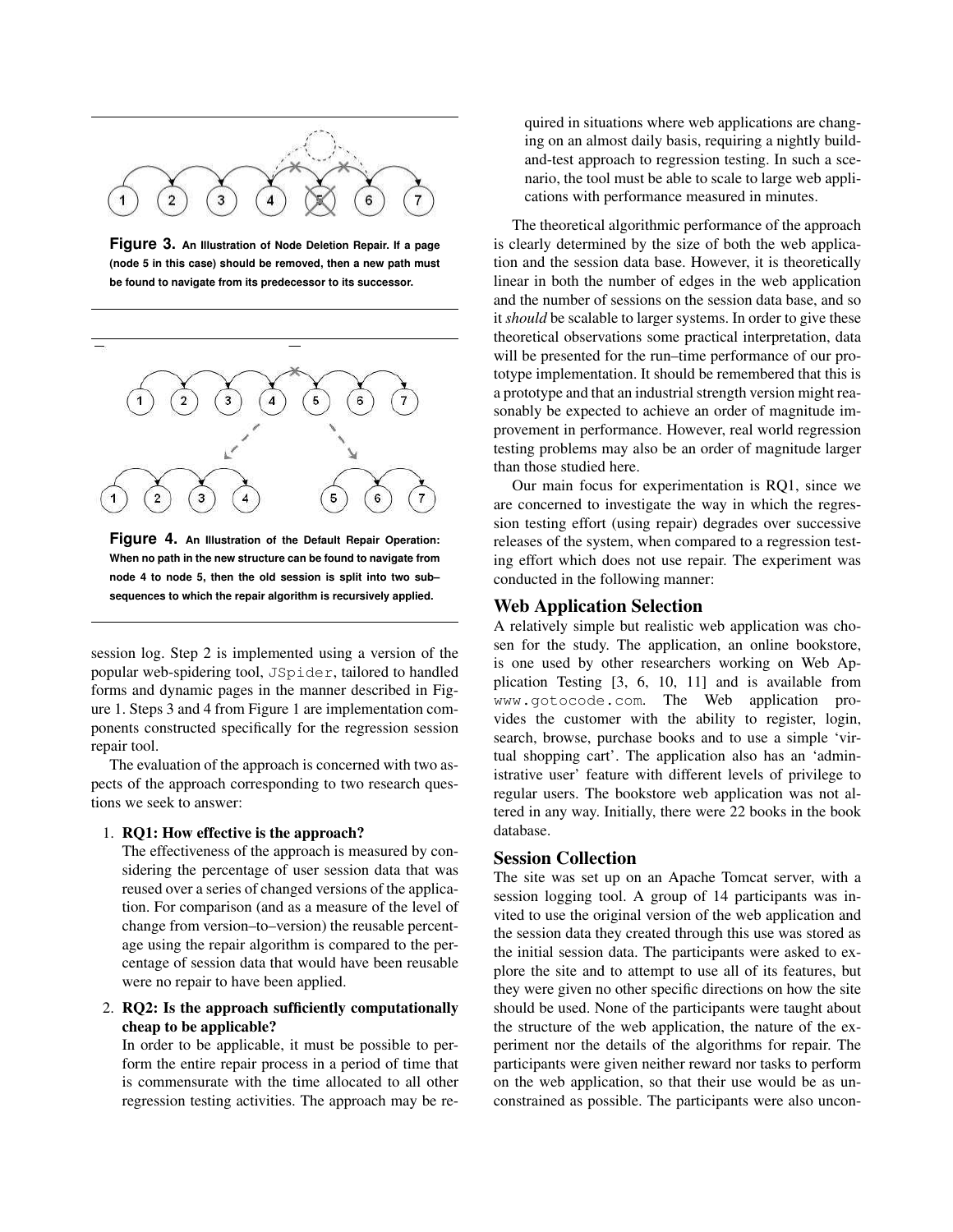strained as to when and for how long they used the web application. In total, 40 sessions were logged over a period of 10 days.

## Web Application Evolution

A series of 10 changes were made to the web application to implement new functionalities. The changes made were designed to implement realistic functionality enhancement, not mere 'random mutation'. The changes were cumulative, so that each new version of the web application involved changing the previous version. The aim was to produce a sequence of releases. The changes applied were not necessarily of the same size. Although each change was implemented either by one of the experimentors, creating a potential source of bias, all the changes were implemented in response to change requests from the participants. These requests arose naturally; they were requests for improvement in the functionality of the system. The change requests were not filtered in any way and were implemented purely to achieve the additional or changed functionality requested by the participants.

The types of changes made were as follows:

- 1. Structure: The way pages were linked together was changed.
- 2. Forms: Parameters were added or deleted and names of parameters were changed.
- 3. Pages: Pages were deleted and others were added.
- 4. Files: File names were changed.

Basic data on the types of changes performed are recorded in Table 1, together with a brief description of the nature of each change performed.

#### Tool Application

The prototype Regression Testing Tool was applied to each version of the web application using the initial set of sessions collected from the execution of the original version of the application. No update of session data was performed between each release. The aim was that the original session data would become increasingly 'out of date', presenting a monotonically increasing level of challenge to the repair algorithm.

# Data Collection

Results were collected for execution times for the four stages of the algorithm, for the percentage of successfully repaired individual URL requests and for the percentage of all session repair operations that were performed in each of the session repair categories.

## 4. Results

The primary focus of the experiment was upon the effectiveness of the approach, for which the results are presented in Section 4.1.

Whilst an approach to regression testing may be effective at increasing the amount of test cases which may be available following a change, it will not be practical if the performance of any implementation is not commensurate with the time available for regression testing. Our implementation is only a research prototype, so care is required when interpreting performance results. Nonetheless, we separately performed an experiment to collect data on its performance over a series of increasingly large session databases and over a set of increasingly large web applications. These results are presented in Section 4.2. To collect these results, the tool was executed on an Intel Pentium III Mobile CPU, running at 1.19GHz with 256MB RAM.

#### 4.1. Effectiveness

Figure 5 shows the percentage of URLs requested that would be discarded were no repair actions to have taken place and the percentage that the algorithm discards because it is unable to find a suitable repair for the individual URL.

As can be seen, without repair, the number of URLs that can be reused, steadily falls as the level of change rises. By contrast, the number of URLs that the repair algorithm is forced to discard is far lower; after the 10 change requests have been implemented, the 'no repair' option is forced to abandon four times as many individual requests as the repair algorithm.

In determining the number of URLs that would be discarded were there to have been no repair, we adopt an approach that gives the most favourable outcome for the 'no repair' option. That is, where parameters are merely removed from a URL, no error occurs, so some form of regression testing with sessions containing this form of old 'broken' URL would be possible. If we also count these 'decreased parameter URLs' as discarded in the 'no repair' approach, then the results for the repair algorithm would appear to be better than those reported.

Figure 6 shows the number of sessions repaired using each of the repair approaches, compared to the percentage that would be discarded were there to be no repair. The results for the different categories of repair action are represented as percentages of the overall number of repair operations applied. Therefore, the sum of their values for each release will always be 100%. These results give an indication of how the proportion of repair operations changes over the evolution of the web application's releases.

Because our philosophy is to retain, where possible, the full length of user sessions, the 'split session' repair operation is the least favoured. The results in Figure 6 are extremely encouraging with respect to the number of occasions on which a session split was required. For example, throughout the change process, twice as many node repair operations are performed as session splits, indicating that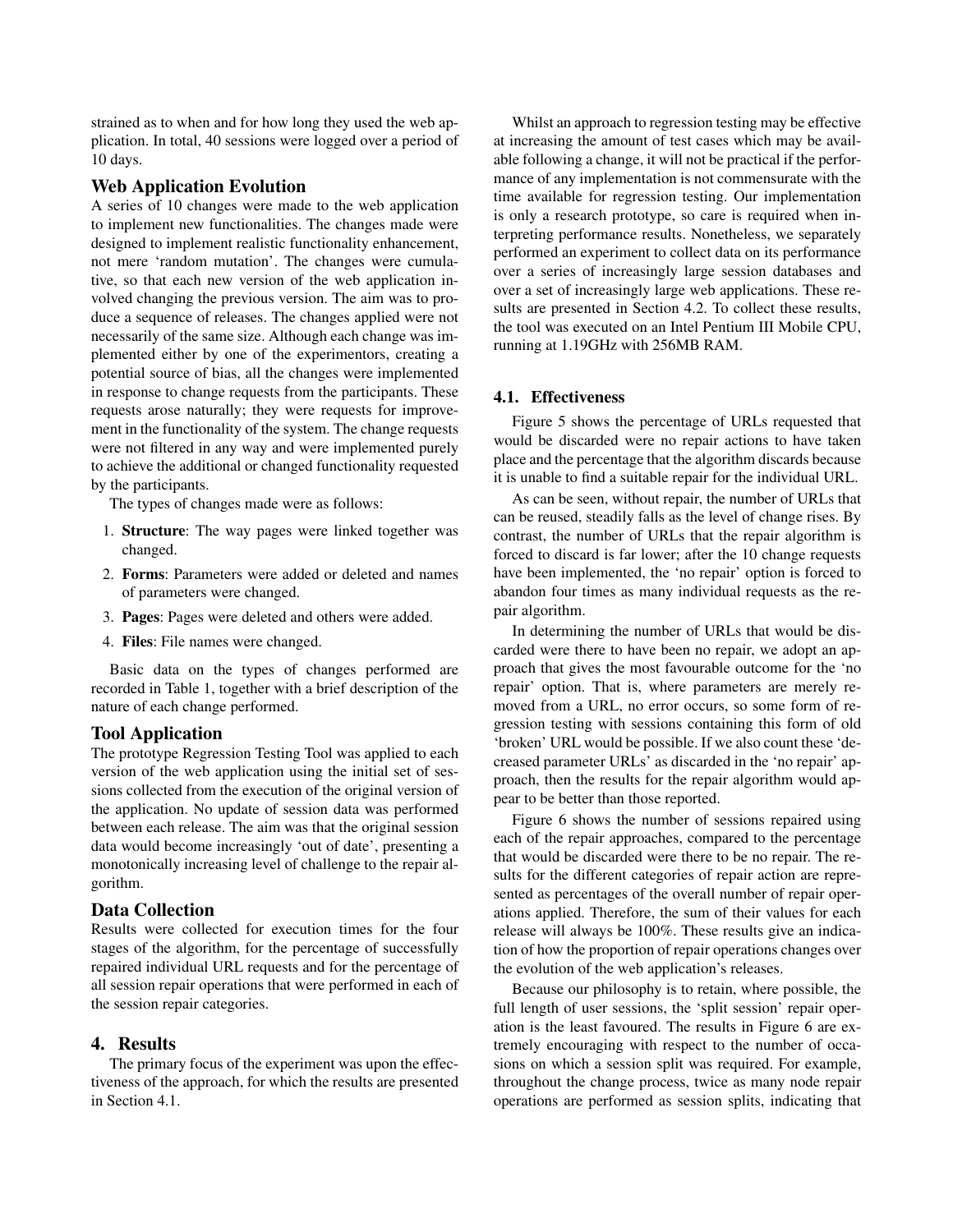|                | Number         | Number     | Number                                                                      | Number       |                                                                       |  |
|----------------|----------------|------------|-----------------------------------------------------------------------------|--------------|-----------------------------------------------------------------------|--|
|                | of             | $\sigma$ f | of                                                                          | of           | Brief Description of Changes Applied to Produce This Release          |  |
| Version        | modified       | added      | deleted                                                                     | file name    |                                                                       |  |
|                | pages          | pages      | pages                                                                       | changes      |                                                                       |  |
| V <sub>1</sub> | 0              | $\theta$   | $\theta$                                                                    | $^{(1)}$     | Original version.                                                     |  |
| V <sub>2</sub> | 4              | 0          |                                                                             | 0            | Reduce sequence of steps required to login; layout changes.           |  |
| V3             | $\overline{c}$ |            |                                                                             | $\mathbf{0}$ | Add 'change quantity' option to shopping cart and reduce crowding.    |  |
| V4             | $\overline{c}$ | $\Omega$   |                                                                             | $\Omega$     | Add 'continue shopping' button; add rounding up;                      |  |
|                |                |            |                                                                             |              | move book rating to fresh page.                                       |  |
| V <sub>5</sub> | 5              | $\Omega$   | $\mathfrak{D}$                                                              |              | Link voting to book details;                                          |  |
|                |                |            |                                                                             |              | decrease number of search results per page.                           |  |
| V6             | $\overline{c}$ | $\Omega$   | $\Omega$                                                                    | $\Omega$     | Add more instructions and guidance;                                   |  |
|                |                |            |                                                                             |              | add sign-out option to each page.                                     |  |
| V7             | 8              | $\Omega$   | $\Omega$                                                                    | $\mathbf{0}$ | Restructure administrators' menus; increase size of book titles.      |  |
| V8             | 3              | $\Omega$   | $\Omega$                                                                    | $\Omega$     | Add 'search on author and title' to home page; add currency to price; |  |
|                |                |            |                                                                             |              | disallow re-register while logged on.                                 |  |
| V9             | 7              | $\Omega$   | $\Omega$<br>$\mathbf{0}$<br>Add 'back' button to each administrators' page; |              |                                                                       |  |
|                |                |            |                                                                             |              | move 'browse' to separate page.                                       |  |
| V10            | $\overline{c}$ | $\Omega$   |                                                                             | $\Omega$     | Add 'my account' link to top of each page;                            |  |
|                |                |            |                                                                             |              | separate password change from other fields.                           |  |

**Table 1. Basic Data on Web Application Evolution. The on–line bookstore application evolved, through a series of changes according to a set of user requests for additional and changed functionality. The number of modified pages are those which retained their identity, but the content was modified.**

the algorithm has the potential to retain a substantial amount of the value of the original sessions in their entirety.

Figure 6 also shows the number of session that would remain valid and, therefore, available for regression testing were there to be no session repair (labelled 'valid sessions'). Using the session repair algorithm, *all* sessions remain available (though some are split), whereas with no session repair, the number available quickly falls. In our sequence of implementations of change requests, there are two points in the application's evolution that cause an 'extinction event' to occur in which a number of sessions become invalid. This causes the number of session available with 'no repair' to fall, first by a quarter and subsequently, after 5 versions by a third, from those available to the original version of the website.

Of course, it should be noted that the repairs are being applied to an increasingly altered web application, but always with reference to the original set of session data, collected from version 1 of the application. In reality it would be possible to retain repaired session data, constructed part way through the evolution of the web application, thereby improving the repair algorithm's effectiveness. We have chosen not to do this in our experimentation, because we wish to see how the effectiveness of the repair operation degrades over a set of increasingly changed versions of the original web application.

Measuring the 'size' of a change to a web application is an inherently imprecise activity destined to be ill-defined.



**as the web application increasingly changes.**

As a result, we cannot infer any meaning to the slope of the graph of the functions denoting the percentage of each repair activity in Figure 6. However, each release is produced by modifying the previous release to add new functionality. Therefore, we can say that the level of change is monotonically increasing. This allows us to see how the effectiveness of the repair activities change with an increasing level of change.

#### 4.2. Performance

The performance of Steps 1 and 4 of the algorithm described in Figure 1 is determined by the size of the session database. Figure 7 shows how the performance (in execu-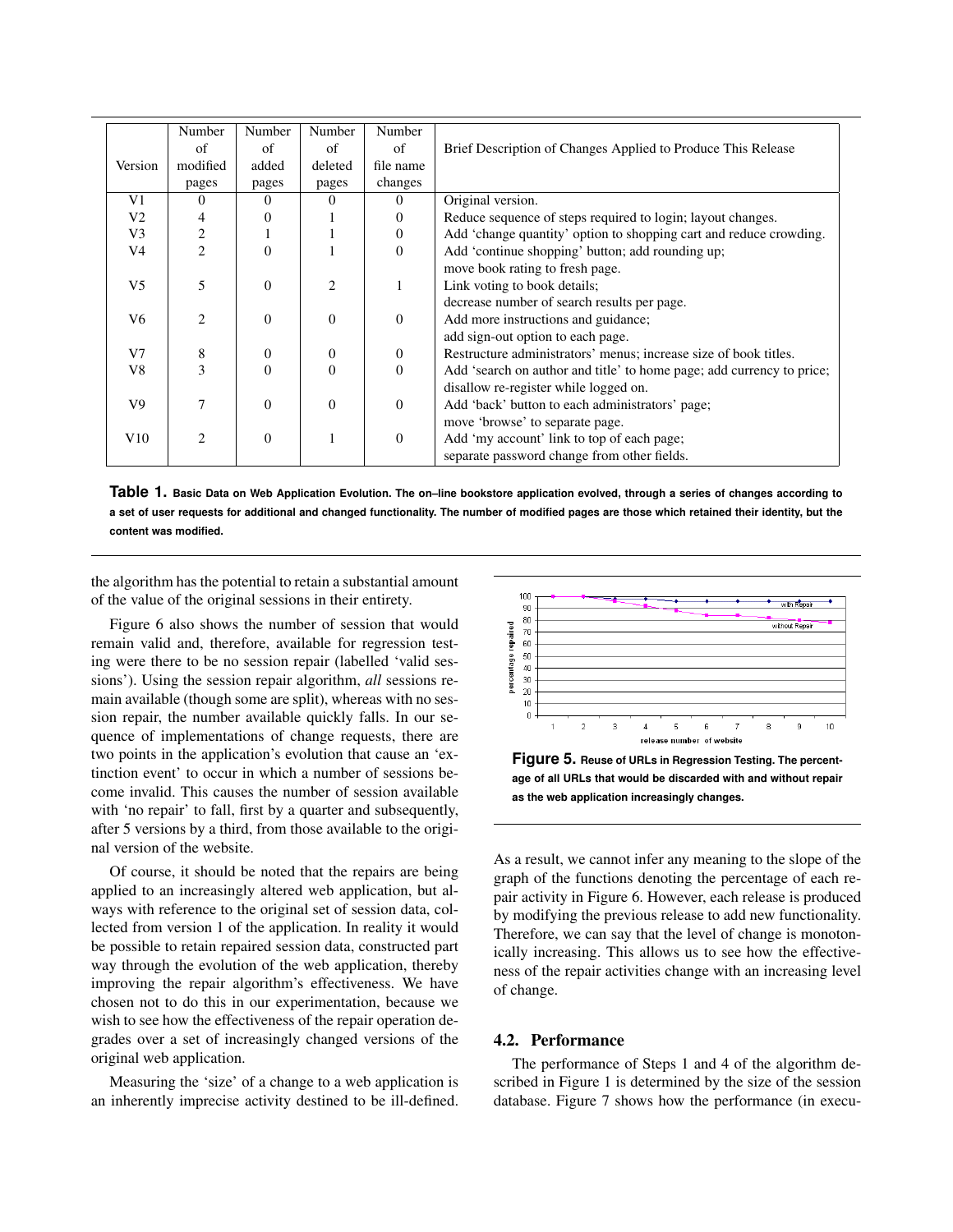

**Figure 6. Reuse of Sessions in Regression Testing. The figure shows the percentage (of all repair actions performed) that fall into each of the categories of repair. It also shows the percentage (of all sessions) that would remain valid were no repair actions to be performed. Using the repair algorithm, all sessions are retained (though a proportion of these do become split).**



tion time) varies with the number of sessions in the session data base.

For session databases containing 10 or fewer sessions, the time to process the session is dominated by the initialization and startup time of the application. As the results for session sizes show, the application is able to process sessions at a reasonable rate, covering all sessions used in the experiment in a matter of seconds on standard computing machinery. This is well within acceptable bounds, even for frequent regression testing scenarios.

The performance of Steps 2 and 3 of the algorithm described in Figure 1 is determined by the size of the web application to which they are applied. In order to asses this performance, steps 2 and 3 were applied to four websites, including the on–line book store used to measure the effectiveness of repair in the previous sections.

Table 2 gives a set of size measurements for each of the four web applications. The column 'files' records the num-



**Figure 8. Relationship between Execution Times and Application Size for Steps 2 and 3 of the Algorithm in Figure 1**

| Web Application | Files | <b>URLs</b> | Edges |
|-----------------|-------|-------------|-------|
| Events          | 14    | 14          | 49    |
| Calendar        |       | 29          | 253   |
| <b>Bookshop</b> | 52    | 145         | 1210  |
| Portal          | 30    | 150         | 3252  |

**Table 2. Information About the Applications Used for Evaluation of the Steps 2 and 3 in Figure 8**

ber of files in the application (this number includes image files should they correspond to click-able links). The column 'URLs' records the number of statically distinct URLs recorded by the spidering tool and the 'edges' are the number of links traversed by the tool. From Table 2 we roughly rank the web applications according to overall size. Figure 8 shows how the performance (in execution time) varies with the overall size of the web application under white box analysis. Naturally the spidering process dominates the overall analysis phase, since every edge must be traversed. As can be seen, the tool is able to complete its entire white box analysis phase within three minutes for all of the applications considered. This suggests that the analysis phase of the algorithm and the tool that implements it are likely to have an acceptable performance, even for the most demanding web application regression testing scenarios.

## 5. Threats to Validity

There are two kinds of threats to validity for the experiment presented in this paper: internal and external. The primary and most pressing threat to the validity of the work comes from the application of the approach to only a single web application. Clearly, in order to make more general statements about the behaviour of the algorithm on other web applications, it will be necessary to apply the tech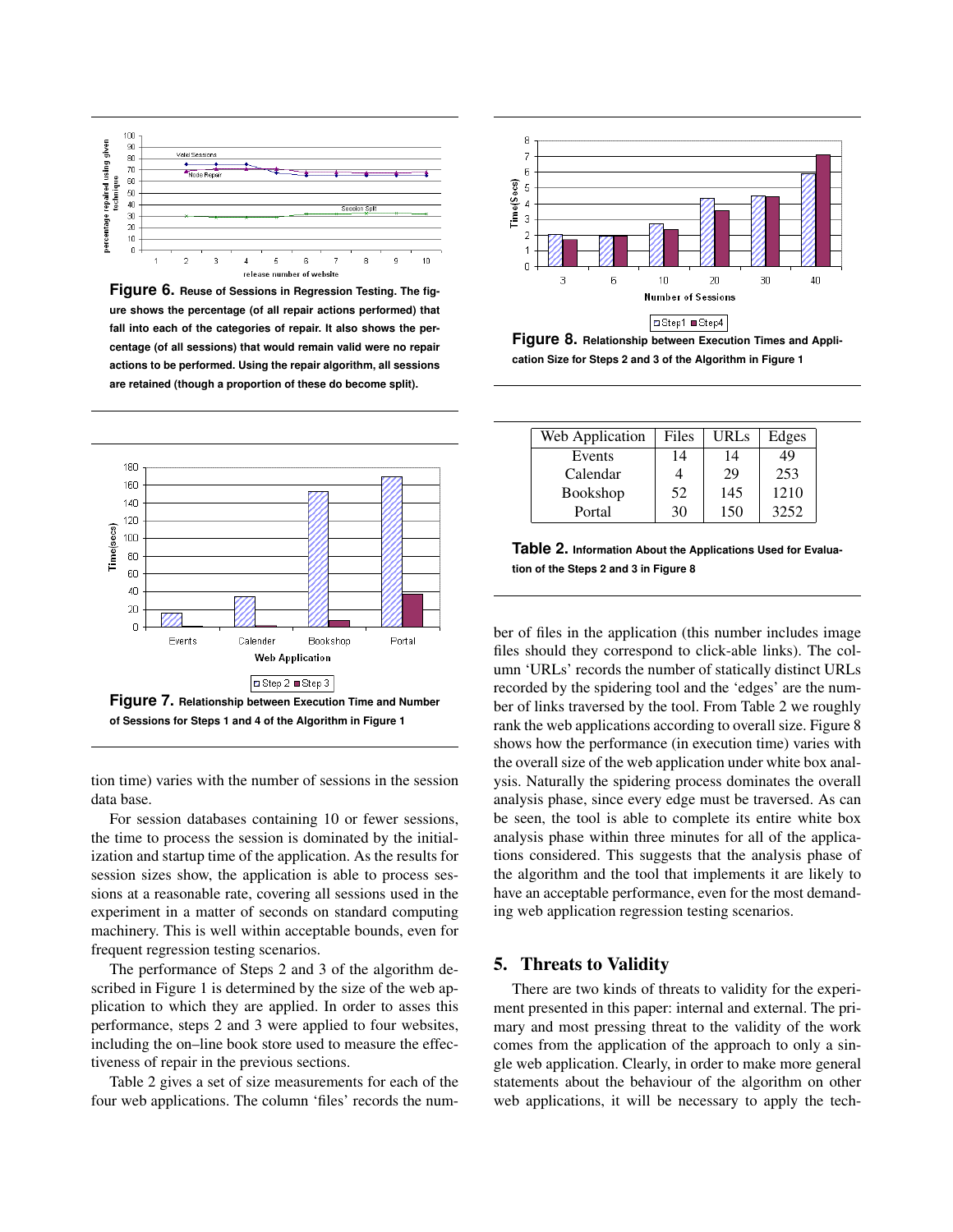niques and algorithms introduced in this paper to more and varied web applications.

In our experiment, we traded a degree of realism for a degree of control, in a carefully planned manner. To promote realism, we allowed independent participants to specify the changes to be made to the web application and we collected session data from unsupervised participants. However, to obtain a degree of control, the changes were all performed on the same web application; one which previously has been widely studied by other authors.

There is of course, a danger that the experimentor may make changes in a manner that biases the results of the application of the repair tool and so we allowed independent web programmers to make some of the changes to see if this produced noticeable differences in results. Furthermore, we ensured that all changes were made only in response to requests from the participants.

The experiment is perhaps a little unrealistic in the sense that we did not re–collect session data after any of the changes had been performed. We did this because we were interested in the worst case performance of the approach over a sequence of changes. In a more realistic scenario, it would be possible to augment our session data base throughout the modification process. However, by basing all attempts at repair on the original session data, we are essentially applying the notion of 'testing to destruction' to our repair algorithm. We wish to see how well it performs with repeated changes and no new session data. In more realistic scenarios, the approach would be more effective, because it would be able periodically to update the available session data, resulting in improved effectiveness.

Also, it could be argued that some of the changes were relatively small, corresponding to simple 'fixes' requested by the users. Changes of this nature would be unlikely to form the basis for a full scale release. It is only at the point of full release that new user session data would accrue. Therefore, the results presented on effectiveness could be regarded as describing the effectiveness of the repair approach over a series of increasingly large changes.

## 6. Related Work

Much previous work on regression testing has focused on problems associated with managing the inherent complexity of the task of re-executing a large suite of test data on a changed application [2, 4, 5, 12]. However, the concern of such work has been with classical implementations of systems, not with web applications. Where work on regression testing has considered web applications, the focus has been on white box techniques and design issues [7, 15]; no previous work on regression testing web applications has used session data.

There has also been a larger previous body of work on more general aspects of web application testing, apart from regression testing issues [11, 13]. Even in this more general body of work, there is a surprising lack of previous work that considers the possibility of exploiting session data. Indeed the first authors to suggest the use of session data in web application testing were Rothermel et al. in 2003 [6, 3], which showed that the use of session data can reveal faults not found by other techniques such as white box techniques.

The first authors to suggest the use of session data in web application testing are Tonella and Ricca [14], who present an approach to the statistical testing of web applications. Like Rothermel et al., Tonella and Ricca are not concerned with regression testing. Rather, they suggest session data as one possible source of probabilities for a Markov model in order to determine likely paths traversed to guide test effort.

The results of Rothermel et al. point to the important value denoted by the session data collected from the normal execution of a web–based system. However, their work was concerned with comparing the effectiveness of session– based testing with white box testing for fault finding. It was not concerned with regression testing. The present paper is the first paper to present techniques for regression testing of web applications based on the use and re–use of session data.

The work by Rothermel et al. also combines existing session data to from new session data and so it shares with our work an 'active' rather than 'passive' approach to the session data. However, in the work of Rothermel et al., the goal is to generate new valid sequences for the existing web application, rather than to repair existing sessions.

The closest work to ours on (non–regression based) testing of web applications is that of Ricca and Tonella [10, 11], who present automatic support techniques for analysis and testing of web applications. Two tools where developed by Ricca and Tonella for this purpose: ReWeb and TestWeb. ReWeb downloads a web application and creates a UML graph of the relationships between its different parts representing web pages as nodes and links as edges between the nodes. ReWeb also has features to indicate which parts of a web application have been altered and uses a spidering approach, similar to that used in our work and in other web crawling work [8, 9]. However, the ReWeb system does not currently perform any form of regression testing and is not based upon the use of session data.

TestWeb uses the graph produced by ReWeb to generate test suites. The whole process is semi-automatic, with user interventions required at several points. Most noticeably, the user has to provide the set of required parameters and their values for every form encountered by each of the tools. In our work we aim to fully automate the process of regression testing. Because we have session data available to us, we are able to identify possible candidate parameter values rather than relying upon human interven